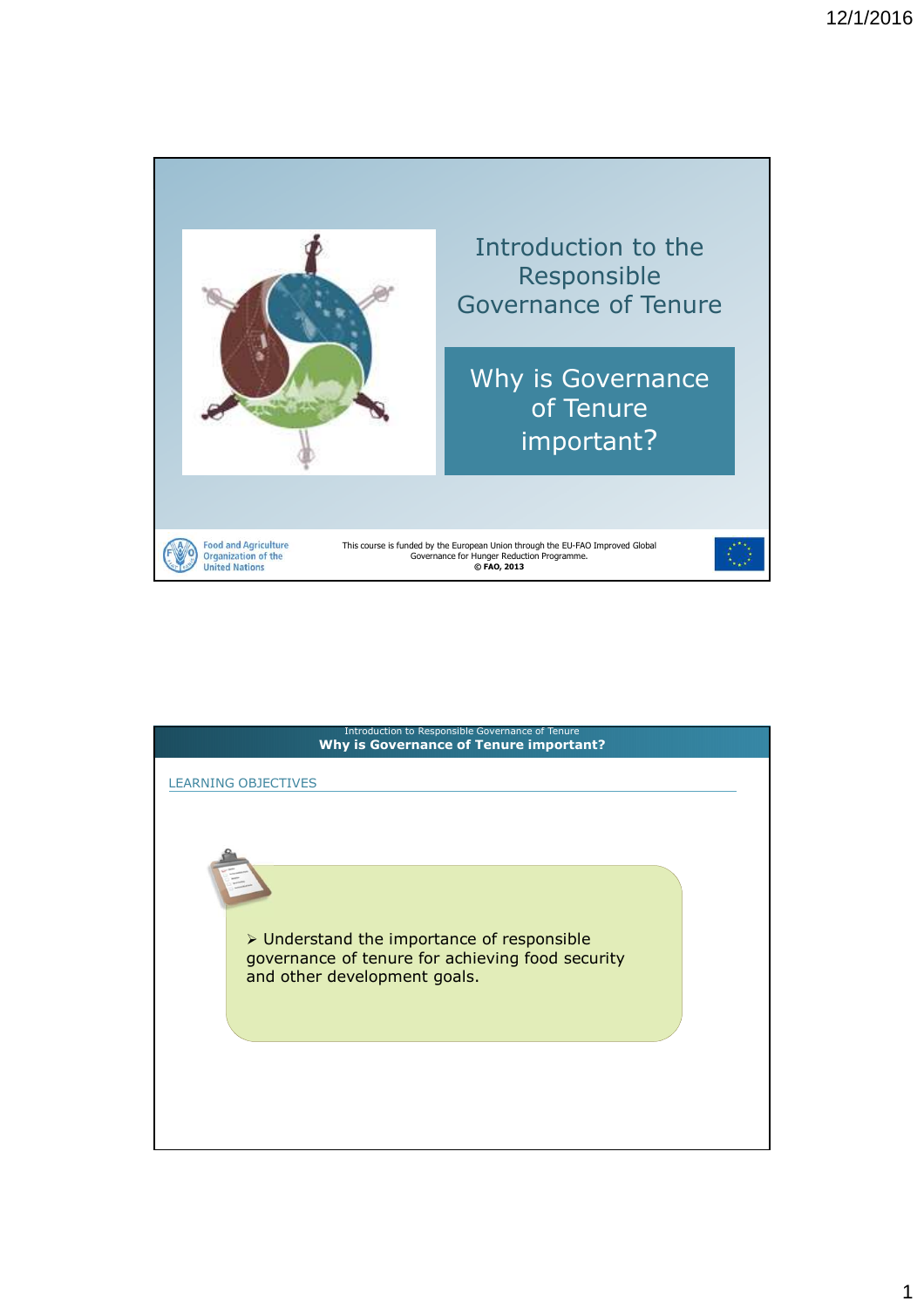# **3. Prime importants** Introduction to Responsible Governance of Tenure **Why is Governance of Tenure important?** Livelihoods and food security of people are based on secure and equitable access to land and other natural resources. INTRODUCTION

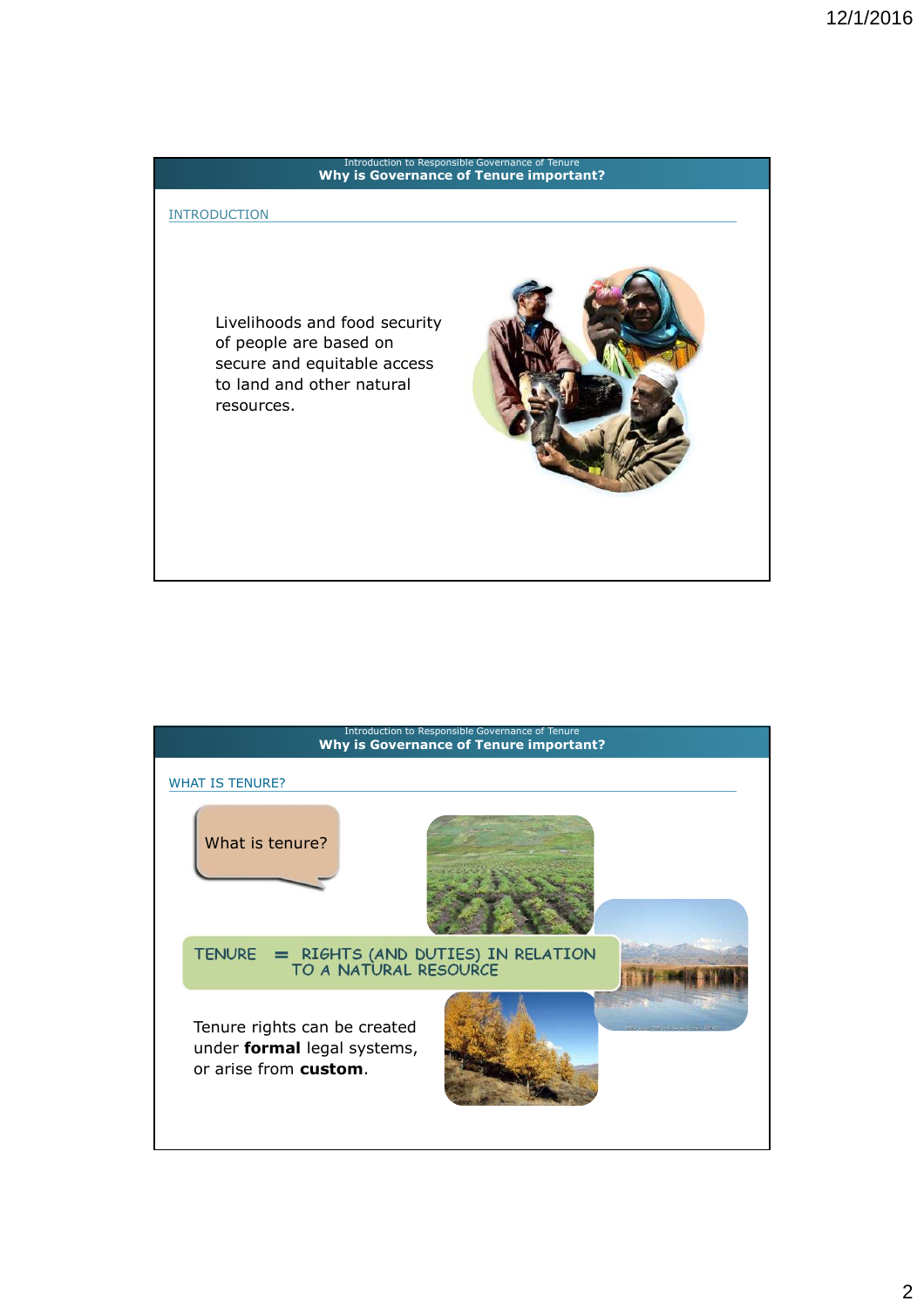#### **3. Principle governance of Tenure important?** Introduction to Responsible Governance of

## WHAT IS TENURE?



People can have rights to a **land** or **forest**, such as the right to possess, occupy and use, harvest and collect produce, sell, gift, mortgage, lease out, leave by inheritance, etc.



People can have the rights in relation to that **fishery** or area, particularly the rights to take fish or other aquatic life or products.

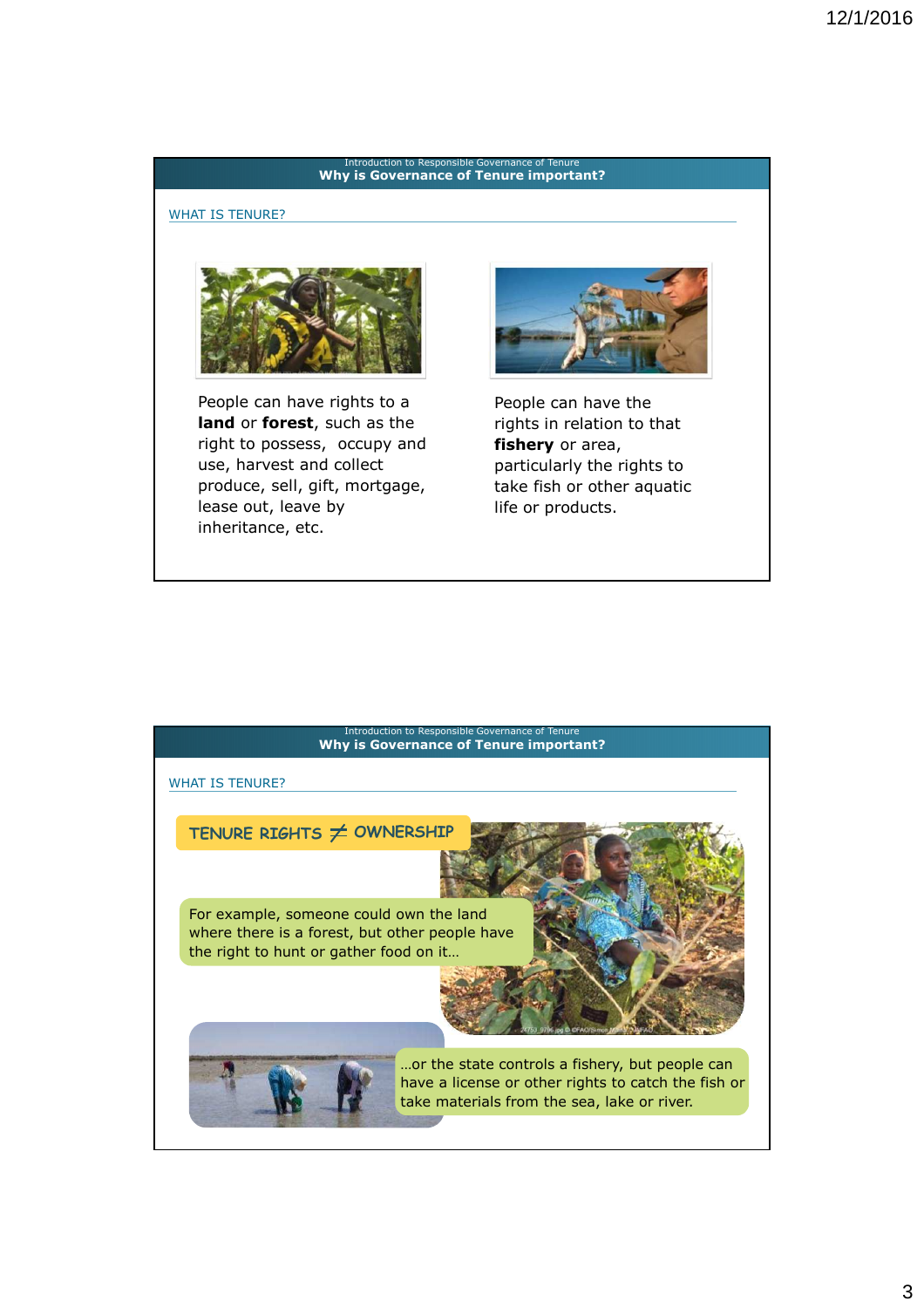

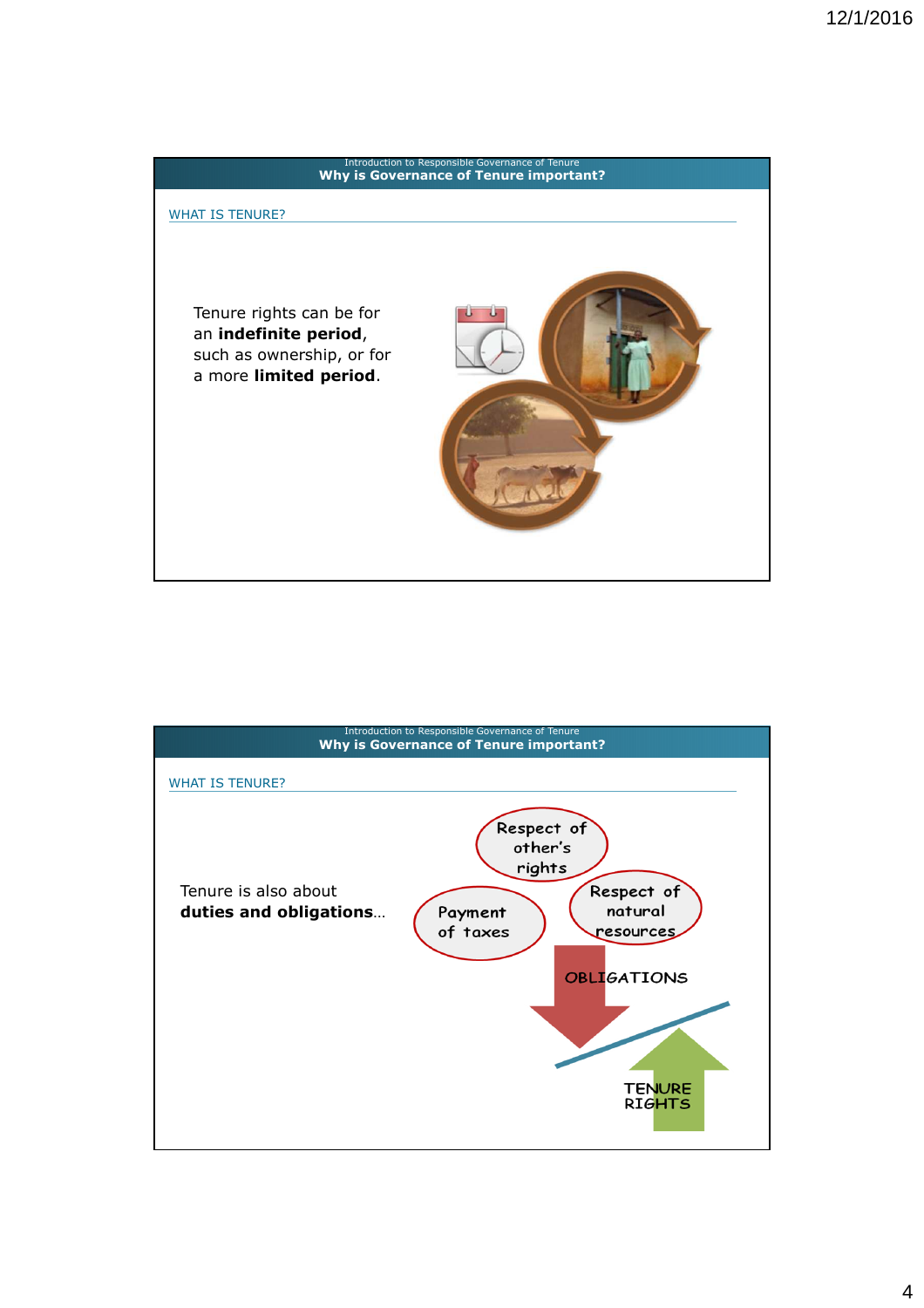

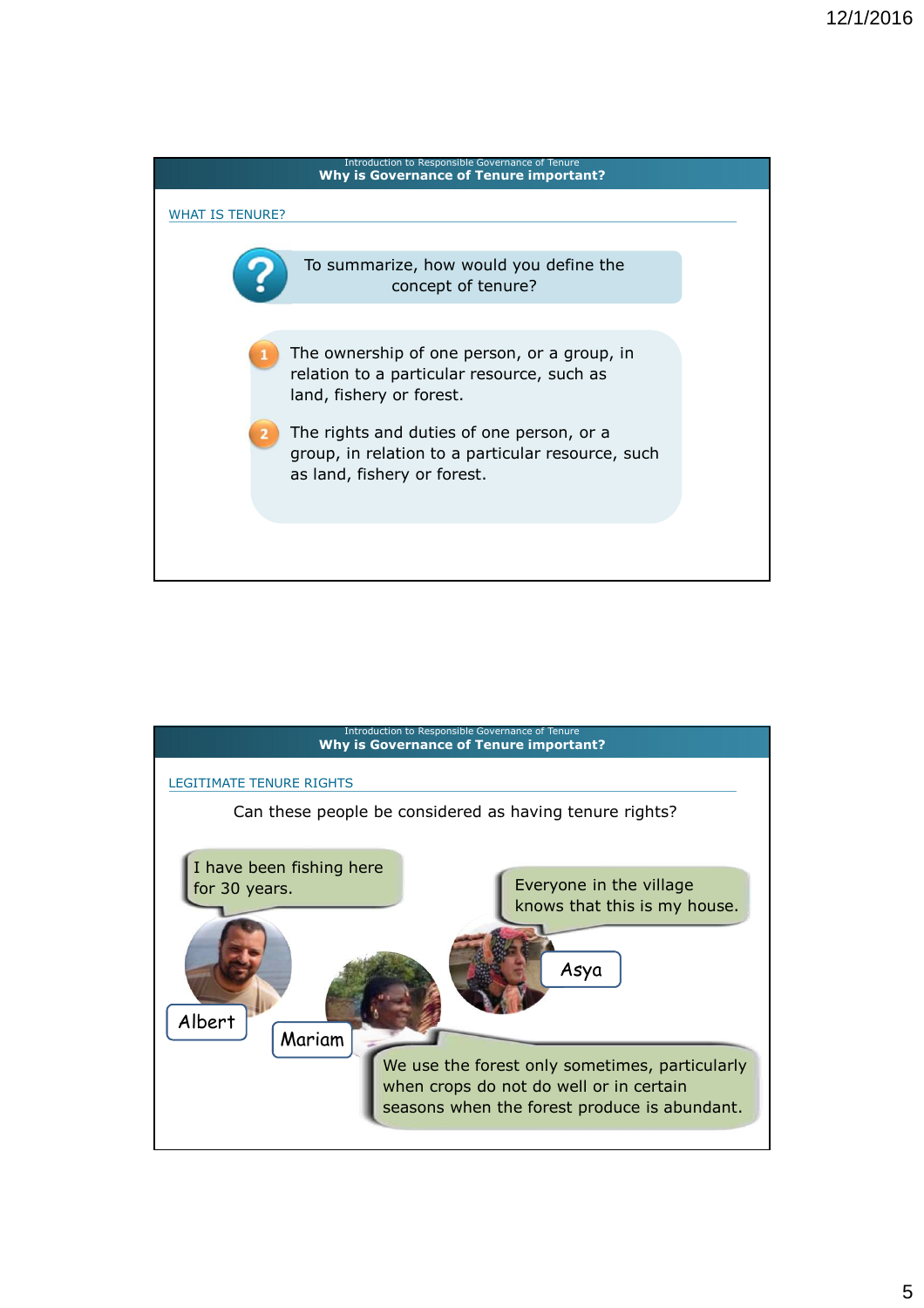

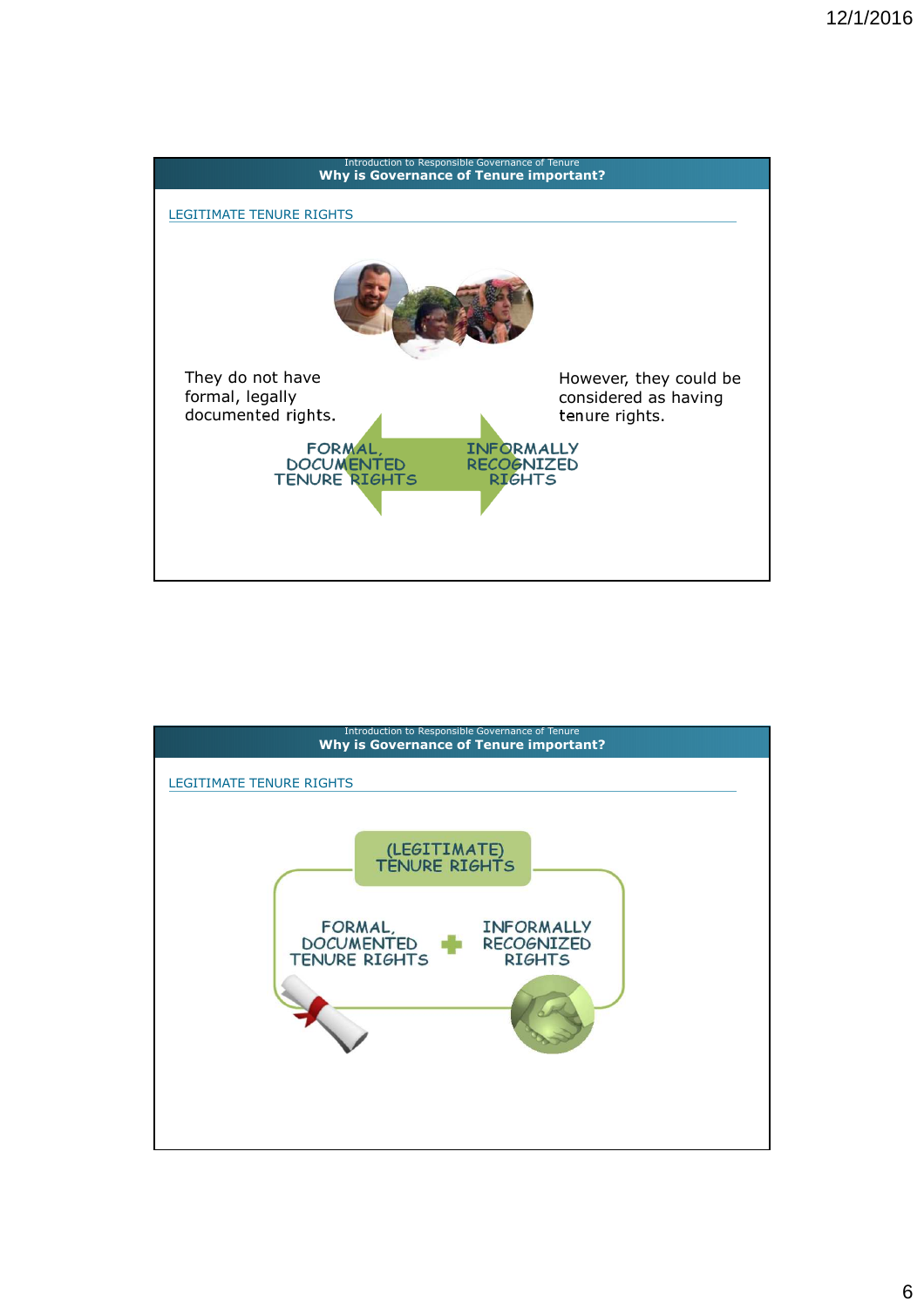| Introduction to Responsible Governance of Tenure<br><b>Why is Governance of Tenure important?</b> |                                                                                 |  |
|---------------------------------------------------------------------------------------------------|---------------------------------------------------------------------------------|--|
| <b>LEARNING OBJECTIVES</b>                                                                        |                                                                                 |  |
| Think about your country                                                                          |                                                                                 |  |
|                                                                                                   | What would "legitimate" mean in your<br>country or work?                        |  |
|                                                                                                   | How long does it take to gain occupation<br>rights?                             |  |
|                                                                                                   | Are there customary or traditional means<br>for assigning or allocating rights? |  |
|                                                                                                   | Does everyone respect these customs or<br>traditions?                           |  |
|                                                                                                   |                                                                                 |  |

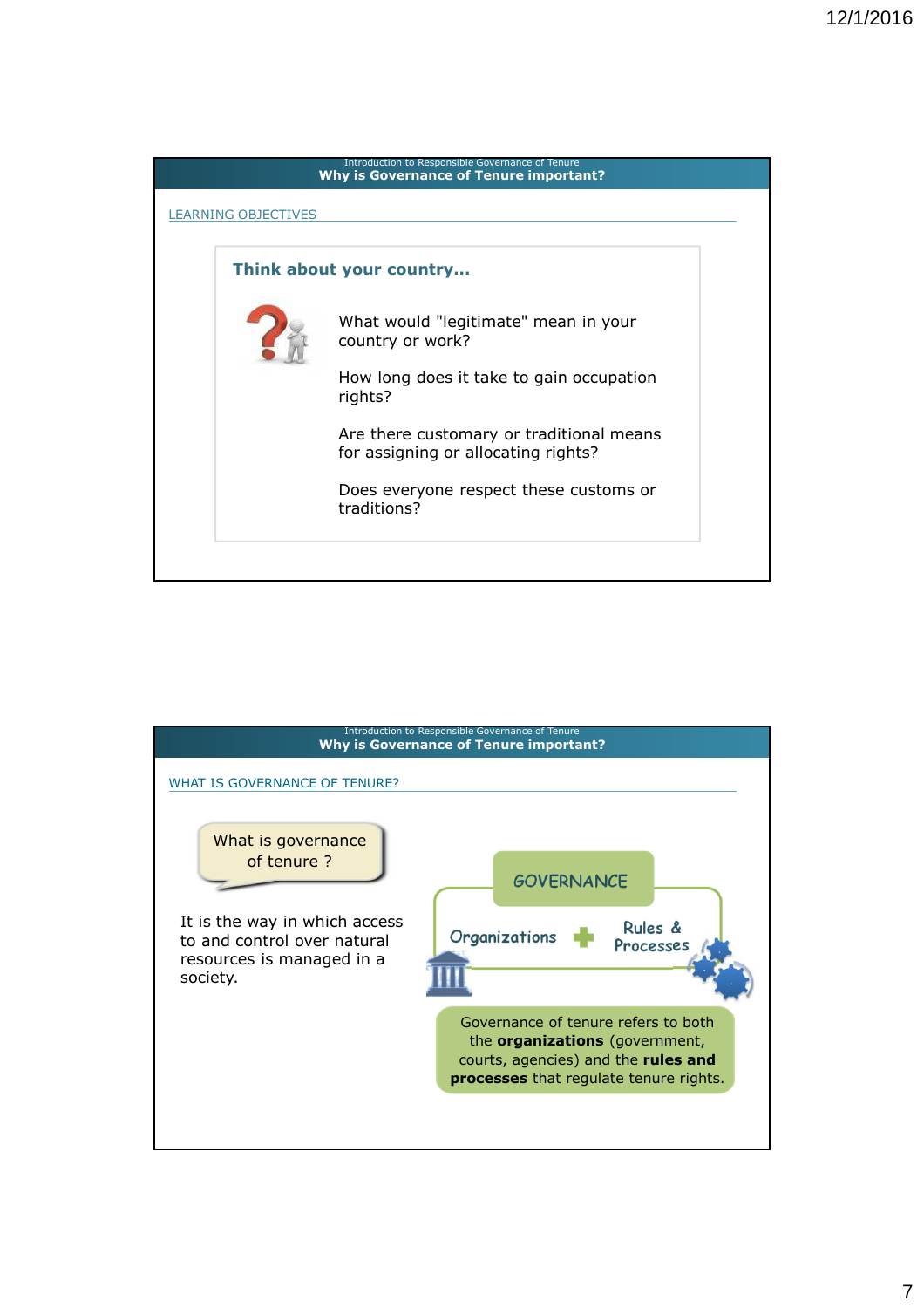### **3. Principle governance of Tenure important?** Introduction to Responsible Governance of Tenure

WHAT IS GOVERNANCE OF TENURE?

**Governments and their agencies** are a central part of governance. They are often in charge of the management of tenure rights.

In customary tenure systems, the **customary institutions and offices** within a group or community are central to governance.



#### **3. Principle governance of Tenure important?** troduction to Responsible

WHAT IS GOVERNANCE OF TENURE?

Written **laws, rules and procedures** control tenure rights in many countries, often based on a civil code, land code and forestry code.

In other parts of the world, the governance of land, fisheries and forest tenure is a customary matter regulated by the rules of **local customs and approaches**.

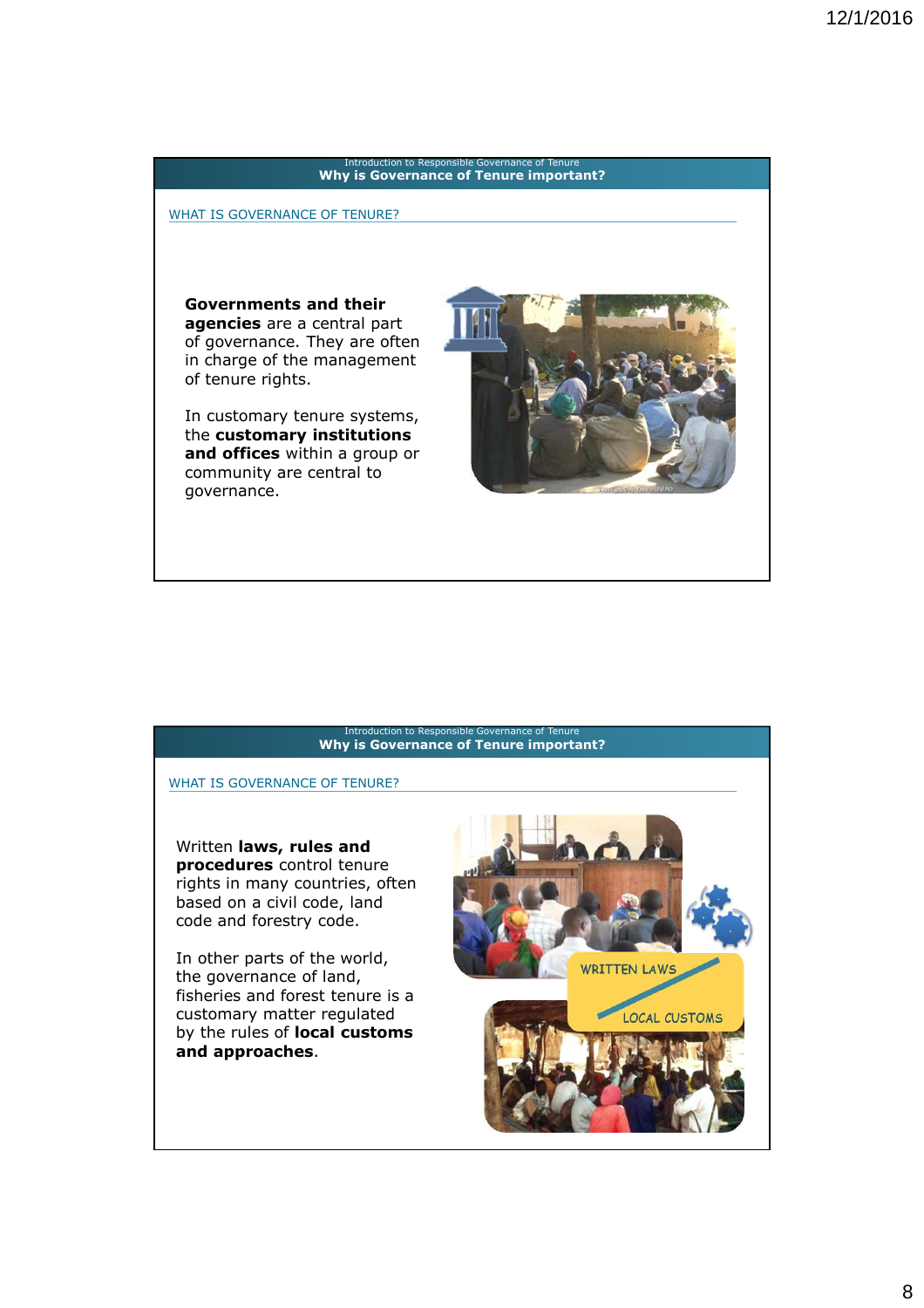

| Introduction to Responsible Governance of Tenure<br><b>Why is Governance of Tenure important?</b>                                                                                                                                                             |  |  |
|---------------------------------------------------------------------------------------------------------------------------------------------------------------------------------------------------------------------------------------------------------------|--|--|
| WHAT IS RESPONSIBLE GOVERNANCE OF TENURE?                                                                                                                                                                                                                     |  |  |
| <b>Responsible governance of tenure</b> is fair and equitable<br>governance, which seeks to bring the greatest good to the most<br>people, while minimizing adverse impacts on individuals or groups,<br>and keeping in mind the principle of sustainability. |  |  |
| Principles of responsible<br>governance                                                                                                                                                                                                                       |  |  |
| 1. Recognition and respect for tenure right holders and their rights.                                                                                                                                                                                         |  |  |
| 2. Safeguarding and protection of tenure rights against threats and<br>infringements.                                                                                                                                                                         |  |  |
| 3. Promotion and facilitation of the enjoyment and exercise of tenure rights.                                                                                                                                                                                 |  |  |
| 4. Provision of access to justice to deal with infringements to tenure rights.                                                                                                                                                                                |  |  |
| 5. Prevention of tenure disputes, violent conflicts and corruption.                                                                                                                                                                                           |  |  |
|                                                                                                                                                                                                                                                               |  |  |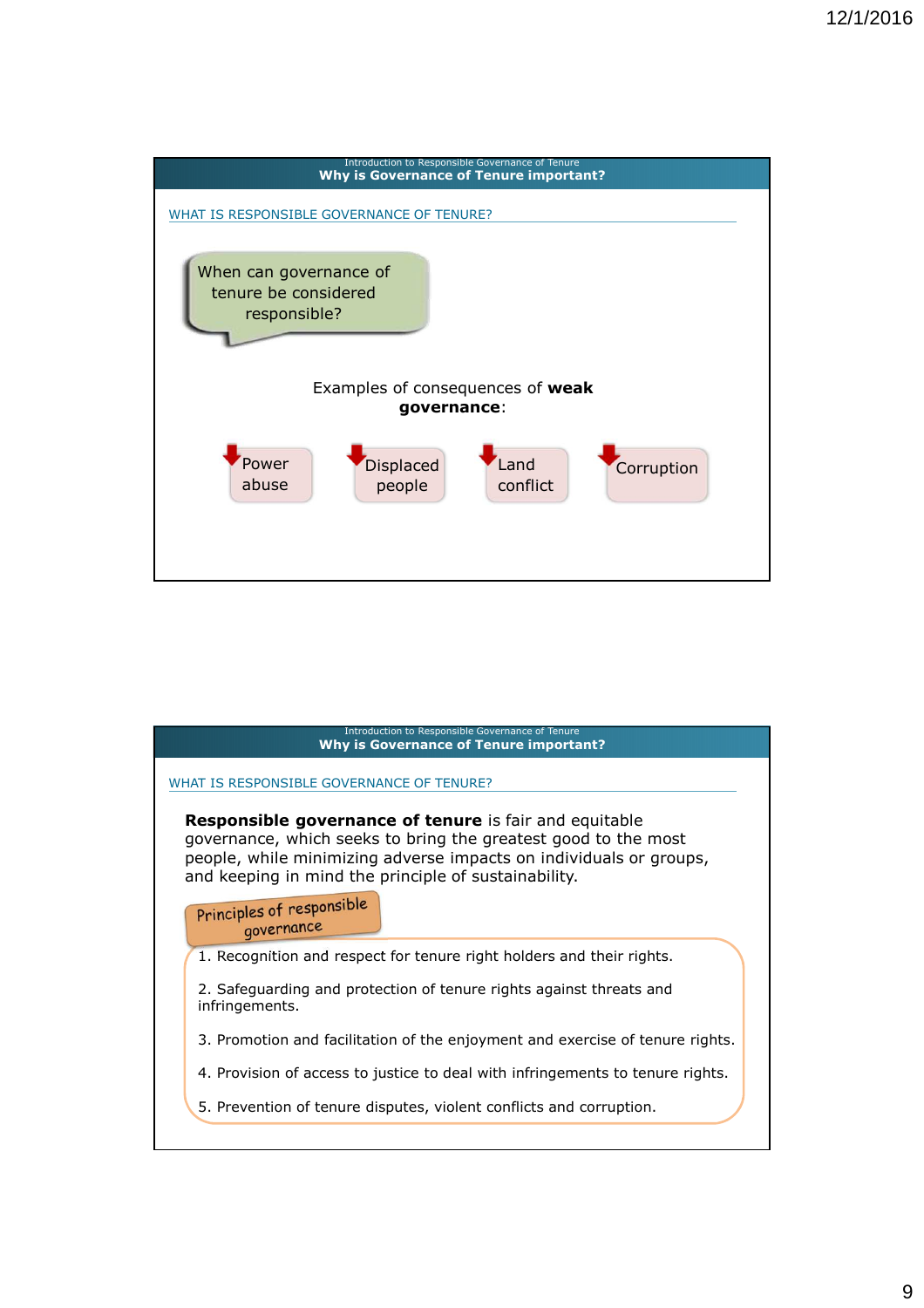

| Introduction to Responsible Governance of Tenure<br><b>Why is Governance of Tenure important?</b>                                                                                                                                                                           |  |  |
|-----------------------------------------------------------------------------------------------------------------------------------------------------------------------------------------------------------------------------------------------------------------------------|--|--|
| BENEFITS OF RESPONSIBLE GOVERNANCE OF TENURE                                                                                                                                                                                                                                |  |  |
| <b>Benefits for livelihoods</b><br>and food security                                                                                                                                                                                                                        |  |  |
| For example:                                                                                                                                                                                                                                                                |  |  |
| The farmers did not know where the <b>boundaries</b> of their properties<br>were located, so they did not plant crops up to the boundaries, in<br>case the neighbours claimed some of the land and took the crops.<br>As a result, the land around the boundaries sat idle. |  |  |
| But with clear boundaries, following surveying as part of a land<br>registration project, the farmer could utilise all of the land and<br>increase production for the family and for sale.                                                                                  |  |  |
|                                                                                                                                                                                                                                                                             |  |  |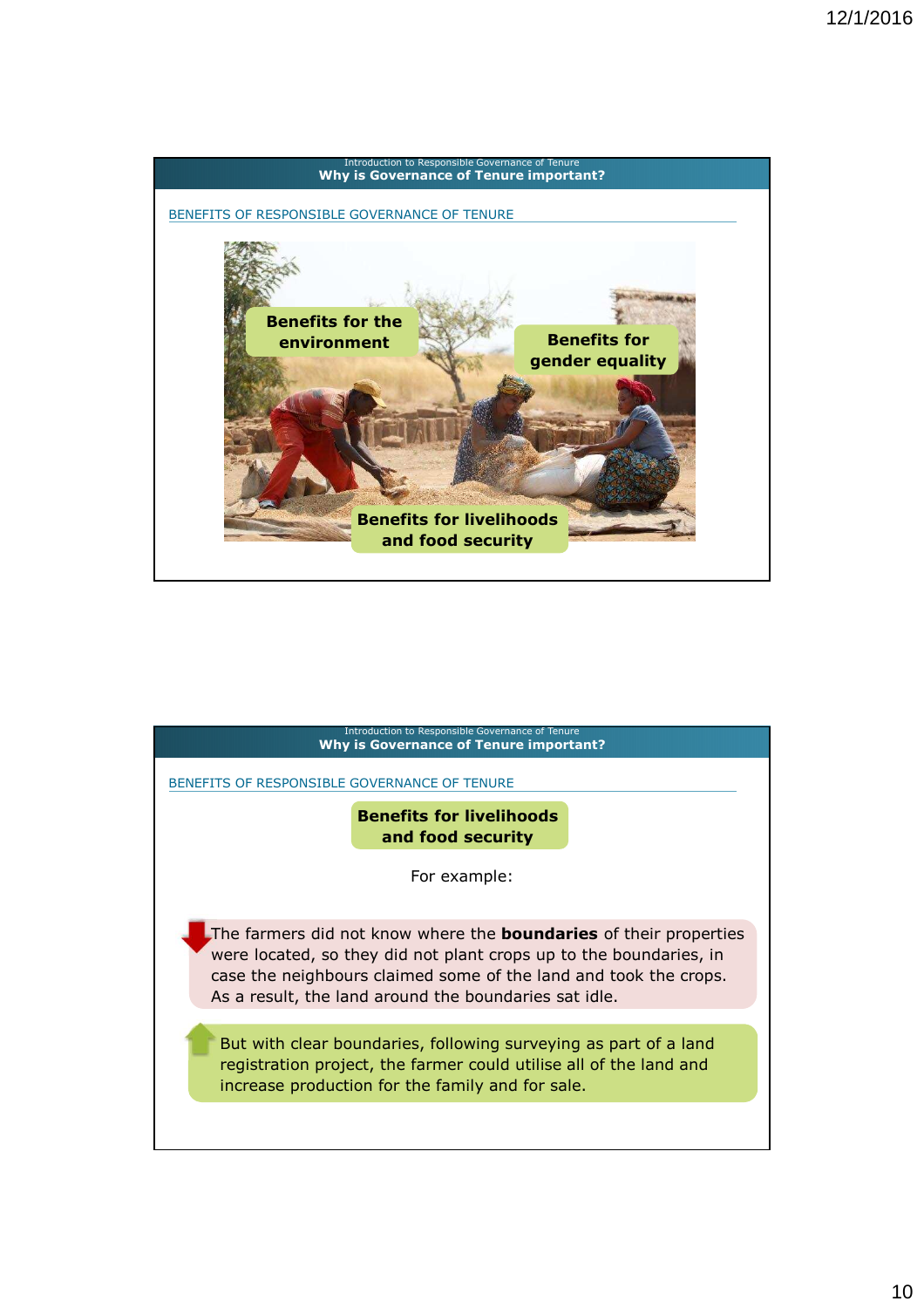# **3. Principle governance of Tenure important?** Introduction to Responsible Governance of Tenur The **court system** that managed all the documents was a mess. Case files went missing, judges could not find the necessary documents, hearings were delayed, corruption was common, and decisions could not be located to be enforced. A new court management system was introduced that streamlined case management, greatly increasing security and efficiencies. Corruption opportunities were reduced dramatically. Cases were heard without delay, and decisions were delivered and enforced efficiently and promptly. Disputes over tenure rights were more reliably, quickly and securely resolved. **Benefits for livelihoods and food security** BENEFITS OF RESPONSIBLE GOVERNANCE OF TENURE For example:

| Introduction to Responsible Governance of Tenure<br><b>Why is Governance of Tenure important?</b>                                                                                                                                                                                                                                                                      |  |  |
|------------------------------------------------------------------------------------------------------------------------------------------------------------------------------------------------------------------------------------------------------------------------------------------------------------------------------------------------------------------------|--|--|
| BENEFITS OF RESPONSIBLE GOVERNANCE OF TENURE                                                                                                                                                                                                                                                                                                                           |  |  |
| <b>Benefits for gender</b><br>equality                                                                                                                                                                                                                                                                                                                                 |  |  |
| Women often have <b>fewer and weaker rights</b> to land and other<br>natural resources than men.                                                                                                                                                                                                                                                                       |  |  |
| For example:                                                                                                                                                                                                                                                                                                                                                           |  |  |
| In some places, women cannot own or lease land. More often<br>though, women can own or lease land in theory, but custom and<br>societal pressures stop them from acquiring rights or force them<br>to give up those rights to male relatives.<br>In some places, <b>unmarried women</b> cannot acquire land,<br>although the same rules do not apply to unmarried men. |  |  |
|                                                                                                                                                                                                                                                                                                                                                                        |  |  |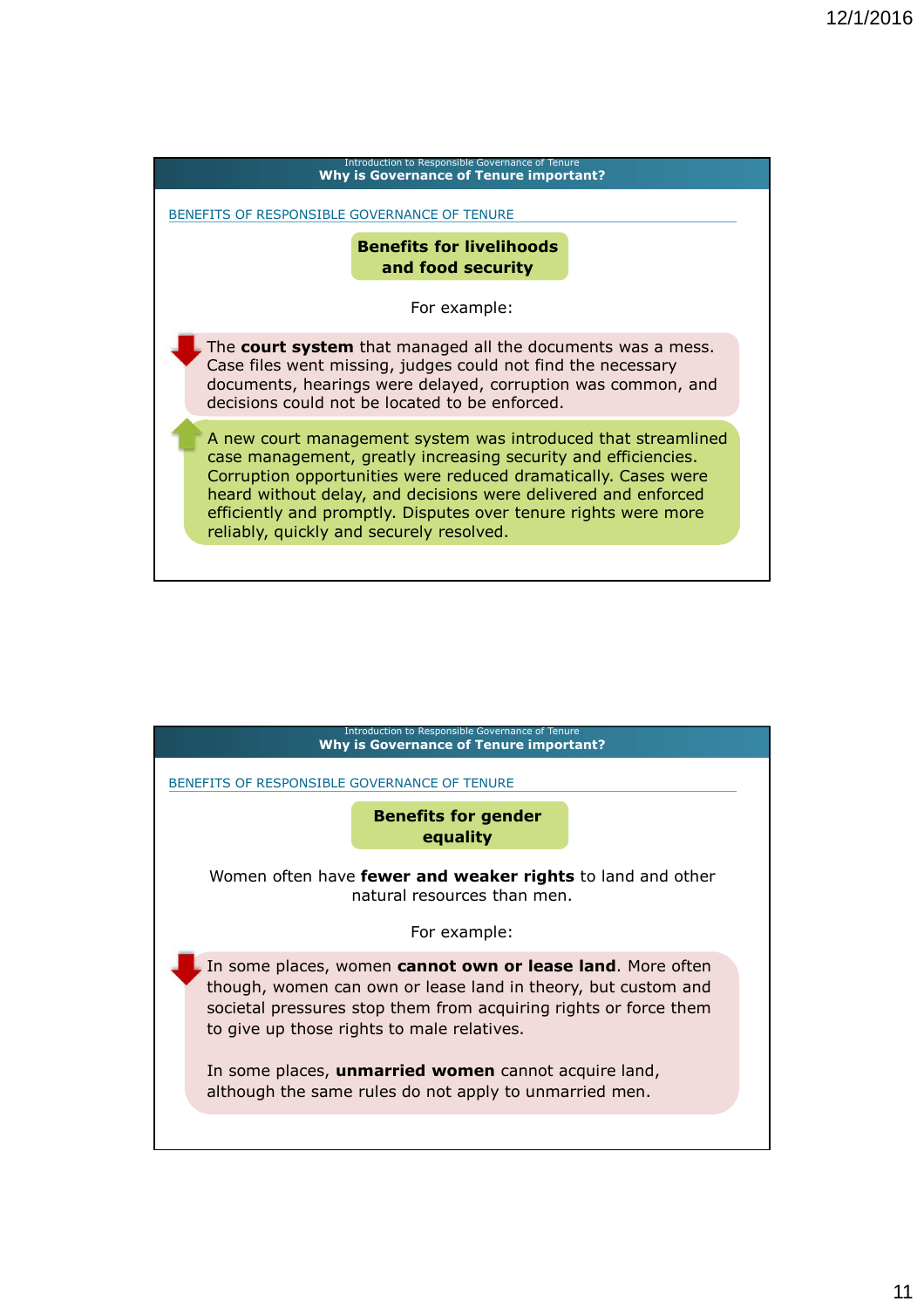